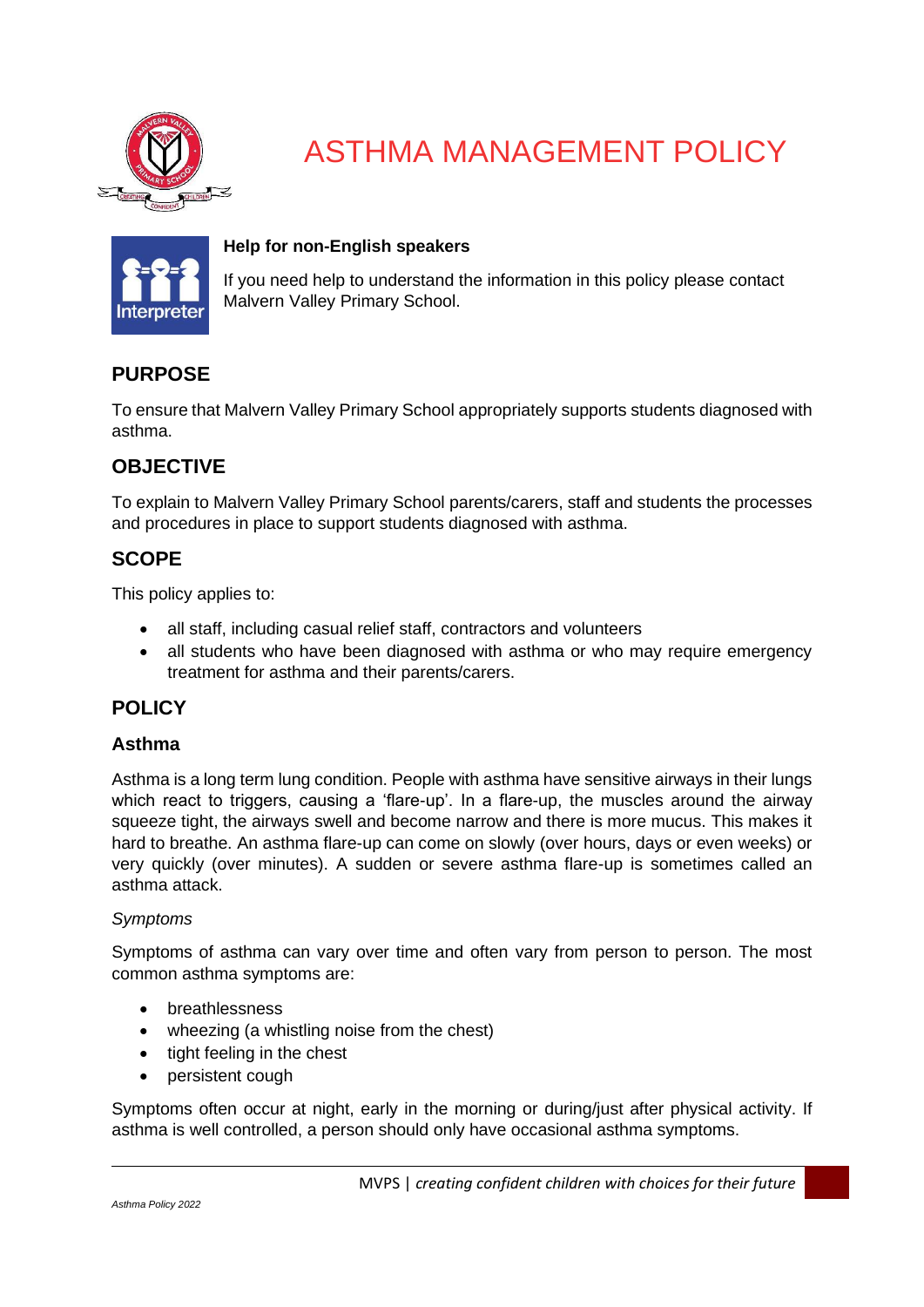## *Triggers*

A trigger is something that sets off or starts asthma symptoms. Everyone with asthma has different triggers. For most people with asthma, triggers are only a problem when asthma is not well controlled with medication. Common asthma triggers include:

- exercise colds/flu
- smoke (cigarette smoke, wood smoke from open fires, burn-offs or bushfires)
- house dust mites moulds
- 
- chemicals such as household cleaning products
- 
- laughter or emotions, such as stress
- 
- weather changes such as thunderstorms and cold, dry air
- 
- pollens animals such as cats and dogs
	- deodorants (including perfumes, after-shaves, hair spray and aerosol deodorant sprays)
- food chemicals/additives certain medications (including aspirin and anti-inflammatories)

## **Asthma management**

If a student diagnosed with asthma enrols at Malvern Valley Primary School:

- 1. Parents/carers must provide the school with an Asthma Action Plan which has been completed by the student's medical practitioner. The plan must outline:
	- the prescribed medication taken by the student and when it is to be administered, for example as a pre-medication to exercise or on a regular basis
	- emergency contact details
	- the contact details of the student's medical practitioner
	- the student's known triggers
	- the emergency procedures to be taken in the event of an asthma flare-up or attack.
- 2. Parents/carers should also provide a photo of the student to be included as part of the student's Asthma Action Plan.
- 3. Malvern Valley Primary School will keep all Asthma Action Plans:
	- in the first aid room
	- in the relevant classrooms
- 4. School staff may also work with parents/carers to develop a Student Health Support Plan which will include details on:
	- how the school will provide support for the student
	- identify specific strategies
	- allocate staff to assist the student
- 5. If a student diagnosed with asthma is going to attend a school camp or excursion, Malvern Valley Primary School parents/carers are required to provide any updated medical information.
- 6. If a student's asthma condition or treatment requirements change, parent/carers must notify the school and provide an updated Asthma Action Plan.
- 7. School staff will work with parents/carers to review Asthma Action Plans (and Student Health Support Plans).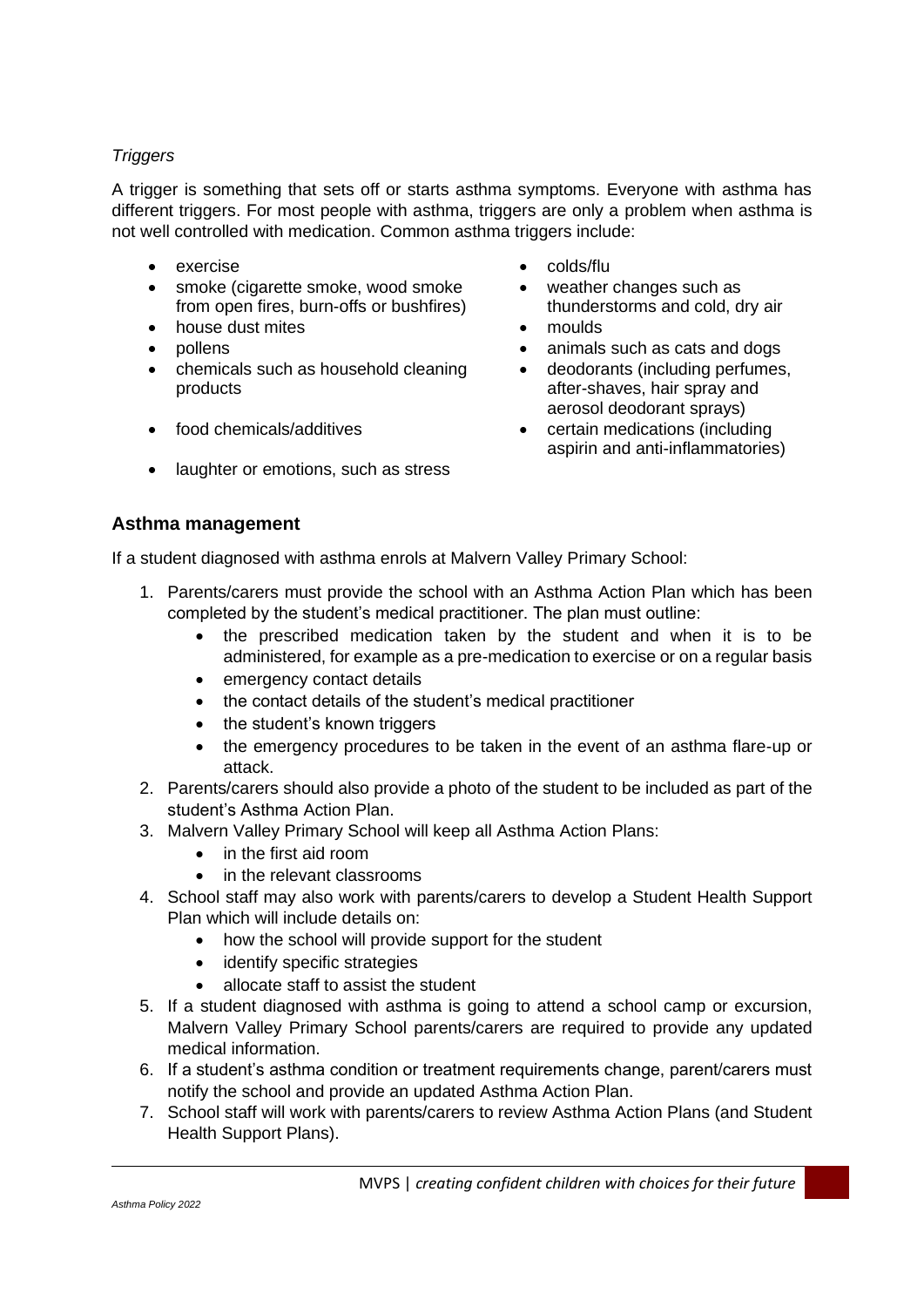## **Student asthma kit**

All students diagnosed with asthma are required to have a student asthma kit at school which contains:

- their own prescribed reliever medication labelled with the student's name
- their spacer (if they use one)

Student asthma kits will be stored in the first aid room.

#### **Asthma emergency response plan**

If a student is:

- having an asthma attack
- difficulty breathing for an unknown cause, even if they are not known to have asthma

School staff will endeavour to follow the Asthma First Aid procedures outlined in the table below. School staff may contact Triple Zero "000" at any time.

| <b>Step</b>      | <b>Action</b>                                                                                                                     |  |  |  |  |
|------------------|-----------------------------------------------------------------------------------------------------------------------------------|--|--|--|--|
| 1.               | Sit the person upright                                                                                                            |  |  |  |  |
|                  | Be calm and reassuring                                                                                                            |  |  |  |  |
|                  | Do not leave them alone                                                                                                           |  |  |  |  |
|                  | Seek assistance from another staff member or reliable student to locate<br>$\bullet$                                              |  |  |  |  |
|                  | the student's reliever, the Asthma Emergency Kit and the student's                                                                |  |  |  |  |
|                  | Asthma Action Plan (if available).                                                                                                |  |  |  |  |
|                  | If the student's action plan is not immediately available, use the Asthma<br>$\bullet$<br>First Aid as described in Steps 2 to 5. |  |  |  |  |
| 2.               | Give 4 separate puffs of blue or blue/grey reliever puffer:                                                                       |  |  |  |  |
|                  | Shake the puffer<br>$\bullet$                                                                                                     |  |  |  |  |
|                  | Use a spacer if you have one                                                                                                      |  |  |  |  |
|                  | Put 1 puff into the spacer                                                                                                        |  |  |  |  |
|                  | Take 4 breaths from the spacer                                                                                                    |  |  |  |  |
|                  | Remember - Shake, 1 puff, 4 breaths                                                                                               |  |  |  |  |
| 3.               | Wait 4 minutes                                                                                                                    |  |  |  |  |
|                  | If there is no improvement, give 4 more separate puffs of blue/grey reliever                                                      |  |  |  |  |
|                  | as above                                                                                                                          |  |  |  |  |
|                  | (or give 1 more dose of Bricanyl or Symbiocort inhaler)                                                                           |  |  |  |  |
| $\overline{4}$ . | If there is still no improvement call Triple Zero "000" and ask for an ambulance.                                                 |  |  |  |  |
|                  | Tell the operator the student is having an asthma attack                                                                          |  |  |  |  |
|                  | Keep giving 4 separate puffs every 4 minutes until emergency assistance<br>$\bullet$<br>arrives                                   |  |  |  |  |
|                  | (or 1 dose of Bricanyl or Symbicort every 4 minutes – up to 3 doses of                                                            |  |  |  |  |
|                  | Symbicort)                                                                                                                        |  |  |  |  |
| 5.               | If asthma is relieved after administering Asthma First Aid, stop the treatment and                                                |  |  |  |  |
|                  | observe the student. Notify the student's emergency contact person and record                                                     |  |  |  |  |
|                  | the incident                                                                                                                      |  |  |  |  |

Staff will call Triple Zero "000" immediately if:

• the person is not breathing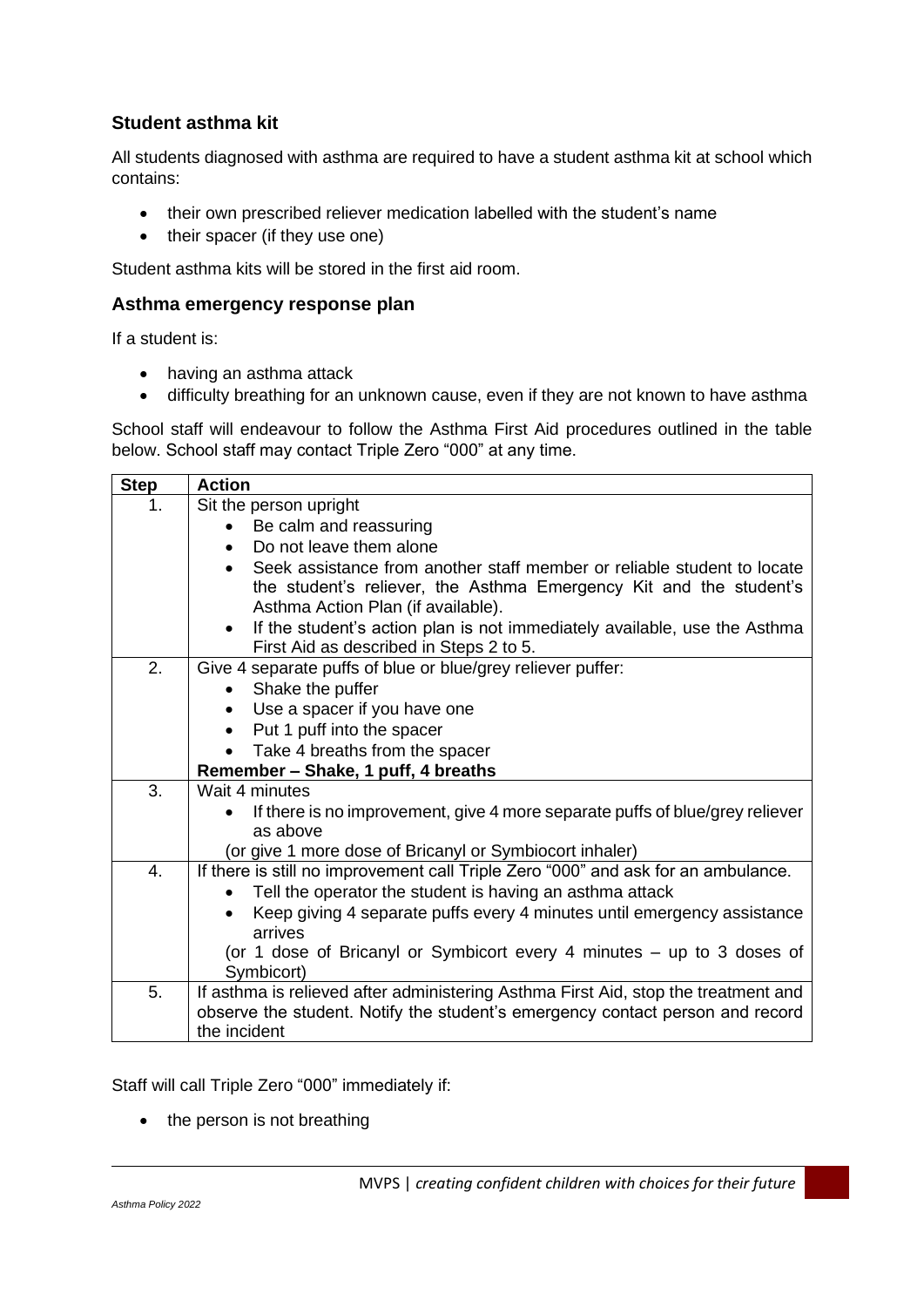- if the person's asthma suddenly becomes worse or is not improving
- if the person is having an asthma attack and a reliever is not available
- if they are not sure if it is asthma
- if the person is known to have anaphylaxis

## **Training for staff**

Malvern Valley Primary School will arrange the following asthma management training for staff:

| <b>Staff</b>                               | <b>Completed by</b>                                                                                                                                                                                                                 | <b>Course</b>                                                                                                                                                              | <b>Provider</b>                                                     | <b>Cost</b>                                       | <b>Valid for</b> |
|--------------------------------------------|-------------------------------------------------------------------------------------------------------------------------------------------------------------------------------------------------------------------------------------|----------------------------------------------------------------------------------------------------------------------------------------------------------------------------|---------------------------------------------------------------------|---------------------------------------------------|------------------|
| Group 1<br>General<br><b>Staff</b>         | with<br>School<br>staff<br>a,<br>direct teaching role with<br>students affected<br>by<br>asthma or other school<br>staff directed by the<br>Principal<br>after<br>risk<br>conducting<br>a<br>assessment.                            | Asthma first aid<br>management for<br>education staff<br>(non-accredited)<br>One hour online<br>training.                                                                  | Asthma<br>Australia                                                 | Free to all<br>schools                            | 3 years          |
| Group 2<br><b>Specific</b><br><b>Staff</b> | Staff working with high<br>risk children with a<br>history of severe<br>asthma, or with direct<br>student wellbeing<br>responsibility,<br>(including nurses,<br>PE/sport teachers, first<br>aid and school staff<br>attending camp) | Course in<br>Asthma<br>Awareness<br>10760NAT<br>0R<br>Course in the<br>management of<br>Asthma Risks<br>and<br>Emergencies in<br>the Workplace<br>22556VIC<br>(accredited) | Any RTO<br>that<br>has this course<br>in their scope of<br>practice | Paid by<br>Malvern<br>Valley<br>Primary<br>School | 3 years          |

Malvern Valley Primary School will also conduct an annual briefing for staff on:

- the procedures outlined in this policy
- the causes, symptoms and treatment of asthma
- identities of the students diagnosed with asthma
- how to use a puffer and spacer
- the location of:
	- o the Asthma Emergency Kits
	- o asthma medication which has been provided by parents for student use.

Malvern Valley Primary School will also provide this policy to casual relief staff and volunteers who will be working with students, and may also provide a briefing if the Principal decides it is necessary depending on the nature of the work being performed.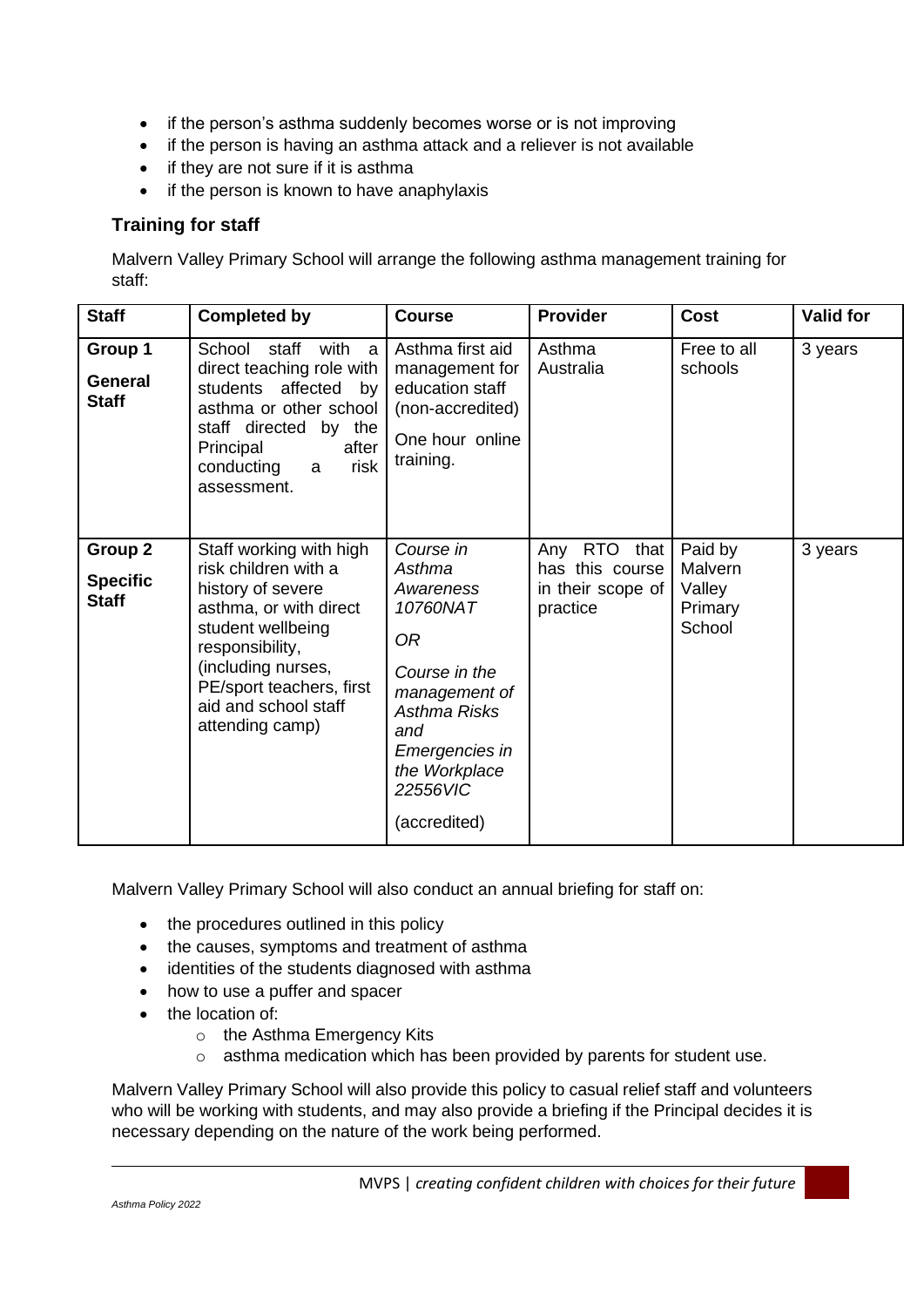# **Asthma Emergency Kit**

Malvern Valley Primary School will provide and maintain at least two Asthma Emergency Kits. One kit will be kept on school premises at in the first aid room and one will be a mobile kit for activities such as:

- yard duty
- camps and excursions.

The Asthma Emergency Kit will contain:

- at least 1 blue or blue/grey reliever medication such as Airomir, Admol or Ventolin
- at least 2 spacer devices (for single person use only) to assist with effective inhalation of the blue or blue/grey reliever medication (Malvern Valley Primary School will ensure spare spacers are available as replacements). Spacers will be stored in a dust proof container.
- clear written instructions on Asthma First Aid, including:
	- o how to use the medication and spacer devices
	- o steps to be taken in treating an asthma attack
- A record sheet/log for recording the details of an asthma first aid incident, such as the number of puffs administered

The school first aid officer will monitor and maintain the Asthma Emergency Kits. They will:

- ensure all contents are maintained and replaced where necessary
- regularly check the expiry date on the canisters of the blue or blue/grey reliever puffers and place them if they have expired or a low on doses
- replace spacers in the Kits after each use (spacers are single-person use only)
- dispose of any previously used spaces.

The blue or blue/grey reliever medication in the Asthma Emergency Kits may be used by more than one student as long as they are used with a spacer. If the devices come into contact with someone's mouth, they will not be used again and will be replaced.

After each use of a blue or blue/grey reliever (with a spacer):

- remove the metal canister from the puffer (do not wash the canister)
- wash the plastic casing
- rinse the mouthpiece through the top and bottom under running water for at least 30 seconds
- wash the mouthpiece cover
- air dry then reassemble
- test the puffer to make sure no water remains in it, then return to the Asthma Emergency Kit.

## **Management of confidential medical information**

Confidential medical information provided to Malvern Valley Primary School to support a student diagnosed with asthma will be:

• recorded on the student's file